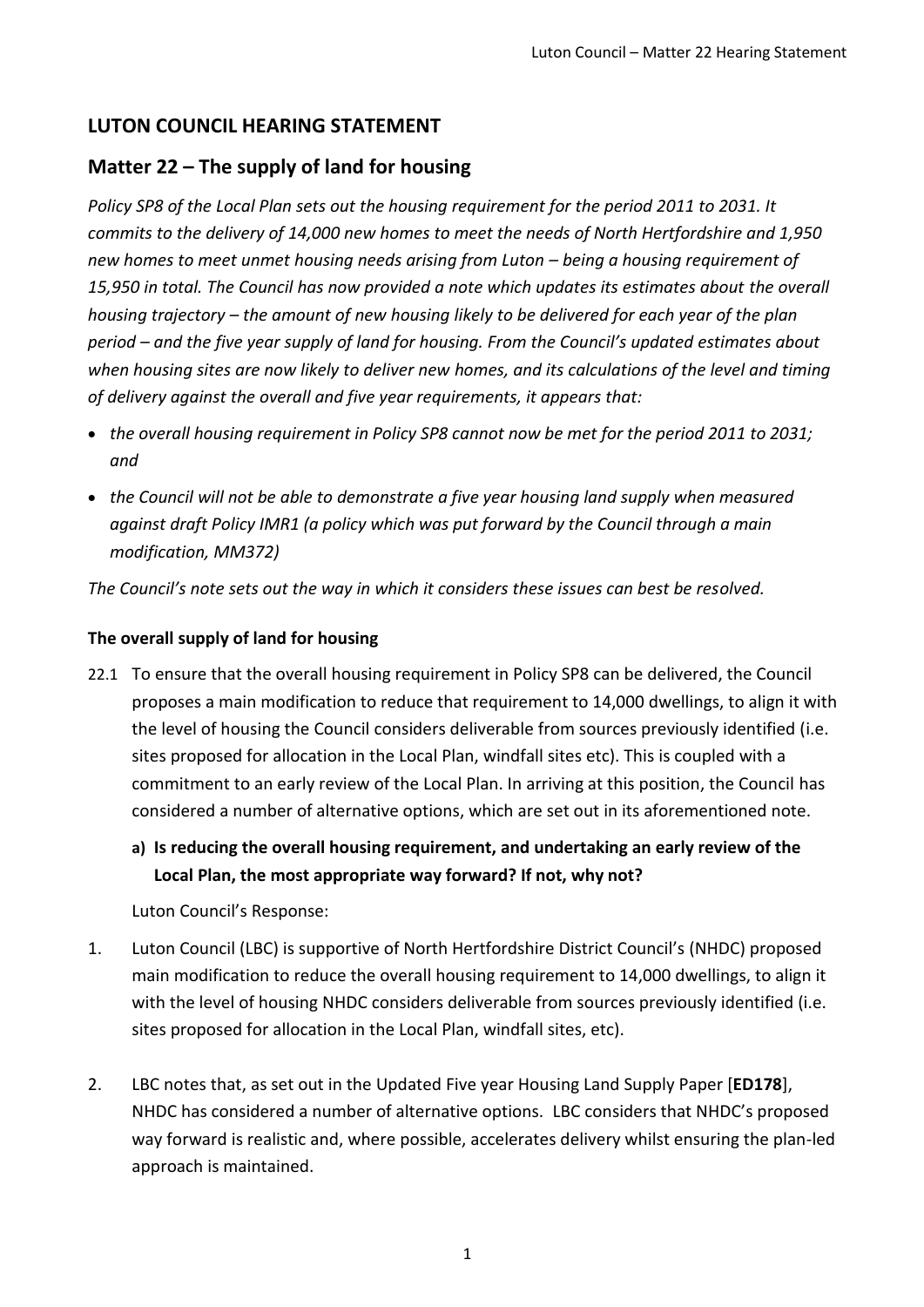- 3. LBC is also supportive of a commitment to an early review of the Local Plan. LBC considers that this enables NHDC to progress implementation of the development planned in the submitted North Hertfordshire Local Plan as soon as possible and not be delayed by the process of identifying additional sites now. An early review of the Local Plan would also enable alignment with the next round of Local Plans to be prepared in the Luton Housing Market Area, i.e. Luton, Aylesbury Vale and Central Bedfordshire, and consideration of how best to meet the housing needs across the area.
- 4. In the light of the fact that there is now an urgent and pressing need to meet Luton's identified unmet housing needs, LBC considers it is particularly important for the North Hertfordshire Local Plan to be progressed and adopted as soon as possible to enable the East of Luton sites, allocated in the Local Plan to contribute to meeting Luton's housing needs, to come forward.
- 5. At the time of writing this Hearing Statement the more detailed Appendix A to ED178 requested by the Inspector from NHDC has not yet been published, consequently it is not possible for LBC to comment on the latest anticipated start date and completion rates from the East of Luton allocations. However, if the East of Luton sites could not be delivered in their entirety within the Plan period, i.e. by 2031, then this may have implications for meeting Luton's unmet housing needs depending on the scale of the shortfall in delivery from the East of Luton and whether those dwellings were anticipated to meet Luton or North Hertfordshire's needs.

## **b) Is the selection of additional land for housing from previously identified sources the most appropriate way forward? If so, why?**

Luton Council's Response:

6. See Luton Council's response to Question 22.1 a) above.

## **c) Is the identification and selection of additional land for housing the most appropriate way forward? If so, why?**

Luton Council's Response:

7. The identification and selection of additional land for housing is likely to result in significant delay to the North Hertfordshire Local Plan. As noted in response to Question 22.1 a) above, there is an urgent and pressing need to meet Luton's identified unmet housing needs as soon as possible.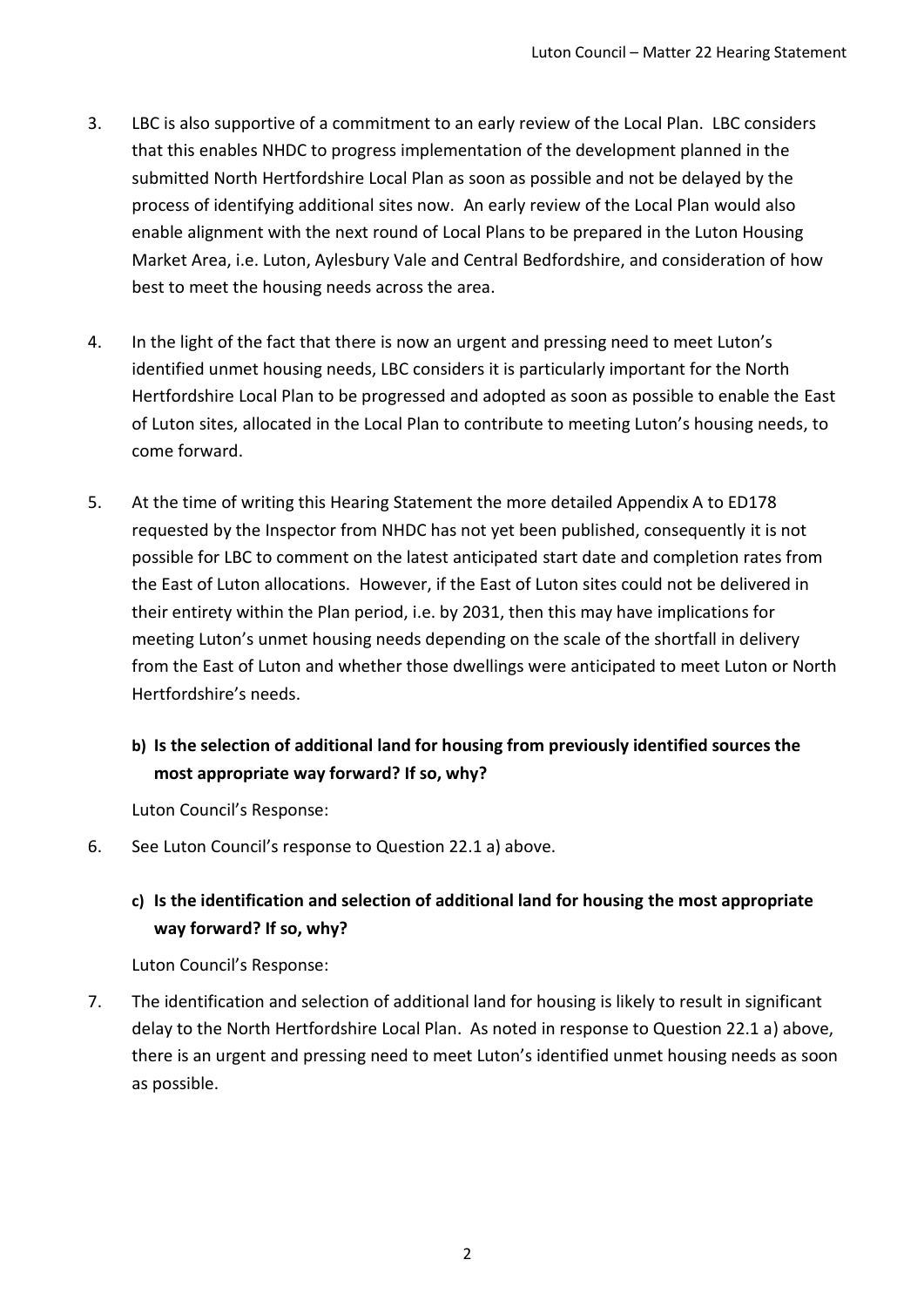## **d) Are there any other possible options that would be more appropriate? If so, what are they and why would they be more appropriate than the path suggested by the Council?**

Luton Council's Response:

8. See Luton Council's response to Question 22.1 a) above.

#### **The five year housing land supply**

- 22.2 The Council's note sets out a number of different approaches to calculating the five year supply of land for housing – three based on the 15,950 housing requirement in Policy SP8 as submitted, and three based on the 14,000 dwelling requirement now proposed. By the Council's calculations, only one of these approaches – a 'three-stepped approach' based on an overall housing requirement of 14,000 dwellings and using the 'Liverpool method' (spreading the shortfall in delivery since 2011 evenly across the remainder of the plan period to 2031) – would enable the demonstration of a five year housing land supply for each of the next five years. From my reading of the note, the Council's position (in short summary) is that this 'three-stepped approach', combined with the commitment to an early review of the Local Plan, is the most appropriate method for setting the five year housing land requirement, because it is the only option achievable without significant further delay to the examination.
	- **a) Are the Council's calculations correct/ accurate?**
	- **b) All of the approaches used by the Council assume that the buffer required by paragraph 47 of the NPPF should be 20% - that is to say, that that there has been a record of persistent under-delivery of housing in the District. Has there been, such that the 20% buffer is the most appropriate?**
	- **c) Is the 'three-stepped approach' proposed by the Council the most appropriate method for setting the five year housing land requirement? If not, why not?**
	- **d) Is one of the other approaches to setting the five year housing land requirement explored in the Council's note, or another approach entirely, more appropriate? If so, why, and:**
		- **(i) what should the Council do to ensure that it can demonstrate a five year supply of land for housing under this approach?**
		- **(ii) what would taking this approach mean for the progress of the Local Plan examination?**
		- **(iii) if taking this approach would lead to a significant further delay to the Local Plan examination – which, for example, may be the result if new housing sites would be needed – would that have a consequential impact on the amount of new land that would need to be allocated for housing?**